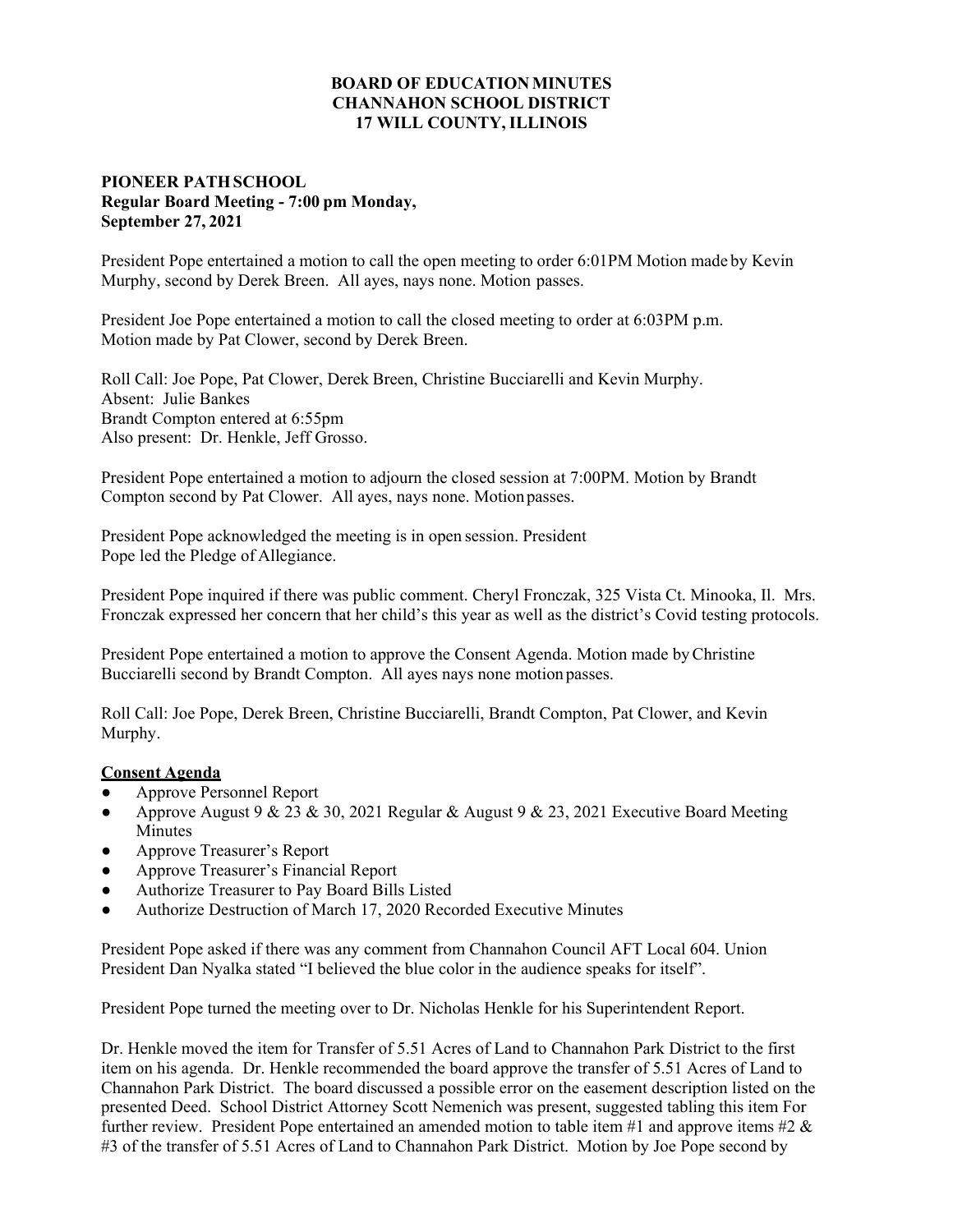Derek Breen. Motion passes.

Roll Call: Derek Breen, Christine Bucciarelli, Brandt Compton, Kevin Murphy, and Joe Pope. Abstain: Pat Clower

Dr. Henkle recommended the board approve the iReady Math Diagnostic Test and My Path Individualized Instruction for the amount of \$18,953.00. President Pope entertained a motion to approve the iReady Math Diagnostic Test and My Path Individualized Instruction for the amount of \$18,953.00. Motion by Christine Bucciarelli second by Kevin Murphy. All ayes nays none motion passes.

Roll Call: Christine Bucciarelli, Brandt Compton, Pat Clower, Kevin Murphy, Joe Pope, and Derek Breen.

Dr. Henkle recommended the board approve the agreement with BluePrint SEL Partners for \$9,500 in FY22 and \$15,000 in FY23, paid for with ESSER III Funds. Dr. Henkle noted a change from using Federal Title dollar funds to ESSER III Funds. President Pope entertained a motion to approve the agreement with BluePrint SEL Partners for \$9,500 in FY22 and \$15,000 in FY23, paid for with ESSER III Funds. Motion by Joe Pope second by Brandt Compton. All ayes nays none motion passes.

Roll Call: Brandt Compton, Pat Clower, Kevin Murphy, Joe Pope, Derek Breen, and Christine Bucciarelli.

Dr. Henkle recommended the board approve the Compensation Reporting Compliance reports. President Pope entertained a motion to approve the Compensation Reporting Compliance reports. Motion by Brandt Compton second by Christine Bucciarelli. All ayes nays none motion passes.

Roll Call: Pat Clower, Kevin Murphy, Joe Pope, Derek Breen, Christine Bucciarelli, and Brandt Compton.

Dr. Henkle recommended the Board approve the Second Final Read of Press Plus Policy 107 and policies 5:120, 4:60, 5:330, 4:182, 5:352, 5:354, and 7:352. President Pope entertained a motion to approve the First Read of Press Plus Policy 107 and policies 5:120, 4:60, 5:330, 4:182, 5:352, 5:354, and 7:352. Motion by Kevin Murphy second by Christine Bucciarelli. All ayes, nays none motion passes.

Roll Call: Kevin Murphy, Joe Pope, Derek Breen, Christine Bucciarelli, Brandt Compton, and Pat Clower.

Dr. Henkle recommended to approve 5-Covid "Paid Leave" Days for all staff and up to 5 "Rollover" Days from 2020-2022 for a total up to 10 total days. President Pope entertained a motion to approve 5- Covid "Paid Leave" Days for all staff and up to 5 "Rollover" Days from 2020-2022 for a total up to 10 total days. Motion by Joe Pope second by Christine Bucciarelli. Motion passes.

Roll Call: Ayes - Joe Pope, Christine Bucciarelli, Brandt Compton, and Pat Clower. Nays- Derek Breen, and Kevin Murphy.

President Pope turned the meeting over to Jeff Grosso for the Business Office Report.

Jeff Grosso bought back some information requested from a board member on the SAFE Gate Stop Arm Technology. Mr. Grosso informs there is a trial extension protocol available for \$49.99. Mr. Grosso will bring back more information at the October board meeting.

Mr. Grosso would like to table the fuel dispensary upgrade project discuss while it awaits additional information and proposals.